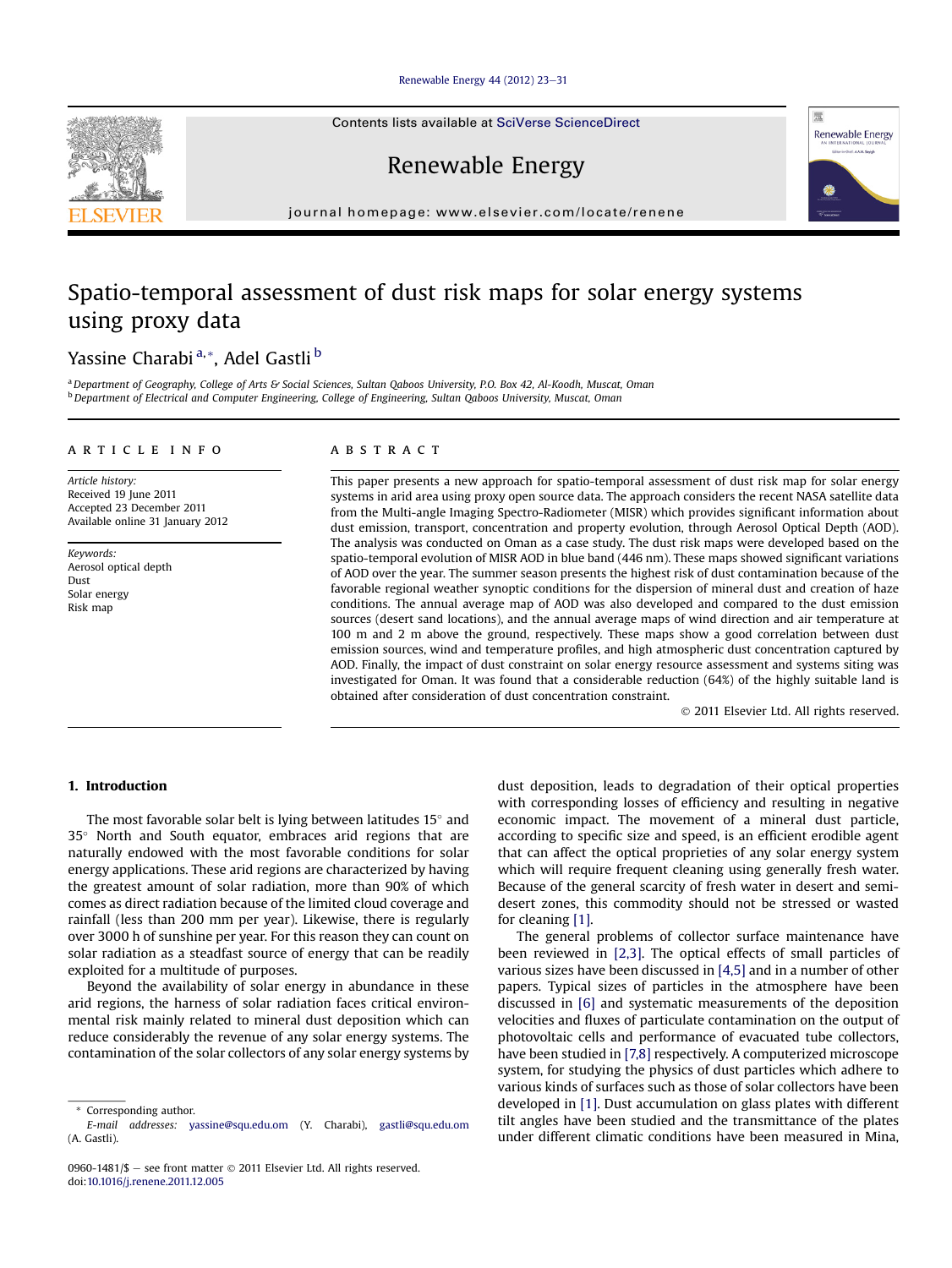Egypt over a period of one month [9]. The degradation in solar transmittance during this period was found to depend on the tilt angle of the glass plates with maximum and minimum values obtained when the plate is in horizontal and vertical positions, respectively. Measurements of dust accumulation on tilted glass plate located in Kuwait was found to reduce the transmittance of the plate by an amount ranging from 64% to 17% for tilt angles ranging from 0 to  $60^\circ$ , respectively after 38 days of exposure to dusty environment [10,11]. The influence of dust deposition on the evacuated tube collector field on the operating performance of the solar desalination plant at Abu Dhabi, UAE was presented in [12]. It was found that dust deposition and its effect on plant performance depend strongly on the season of the year and, hence, the frequency of jet cleaning should be adjusted accordingly. For example, for a transmittance decrease from an initial value of 0.98 (clean glass condition) to a low value of 0.6, corresponding to a very dusty glass condition, production drops from 100% to 40% of the clean collector production level. The effect of dust on the transparent cover of solar collectors was studied in [13]. An experimental set up was developed involving 100 glass samples with different tilt and azimuth angles. The preliminary results indicated that the reduction in glass normal transmittance depends strongly on the dust deposition density in conjunction with plate tilt angle, as well as on the orientation of the surface with respect to the dominant wind direction.

According to the existing published work, the impact of the dust deposition on solar energy systems was approached through insitu experimental studies. Those investigations pointed out that the effect is site-dependent and differs largely from region to region and thus makes it difficult to generalize the impact of dust deposition on solar energy systems performance in a qualitative and quantitative manner. Proxy data, mainly derived from satellite imagery, could be a good alternative to assess the long spatiotemporal evolution of mineral dust, to determine their physical properties and to define the trend, the profile and the pattern of concentration locally. Aerosol satellite database can yield a consistent picture of the site exposure to mineral dust which allows the estimation of the periodicity of cleaning requirements along the year based on site profile and evaluation of the cost and the capacity factor. Most of site assessment for solar energy applications does not take into consideration the dust effect because of its measurement complexity. The recent NASA satellite data from The Multi-angle Imaging Spectro-Radiometer (MISR) provide significant information about dust emission, transport, concentration and property evolution, through radiative signatures.

The present study characterizes the degree of contamination by mineral dust and tracks the exposure to dust constraint at local scale using proxy data mainly from open sources. In this study, Oman is selected as a reference area for this investigations due to the high solar energy potential and substantial amount of dust generated locally from Sahara desert  $[14–16]$ . This paper is structured as follows. Section 2 details the data sets available from proxy data sources and their main features; section 3 presents the geography of the study area; section 4 discusses the main results



Fig. 1. Location of the Rub' al Khali or Empty Quarter sand desert.